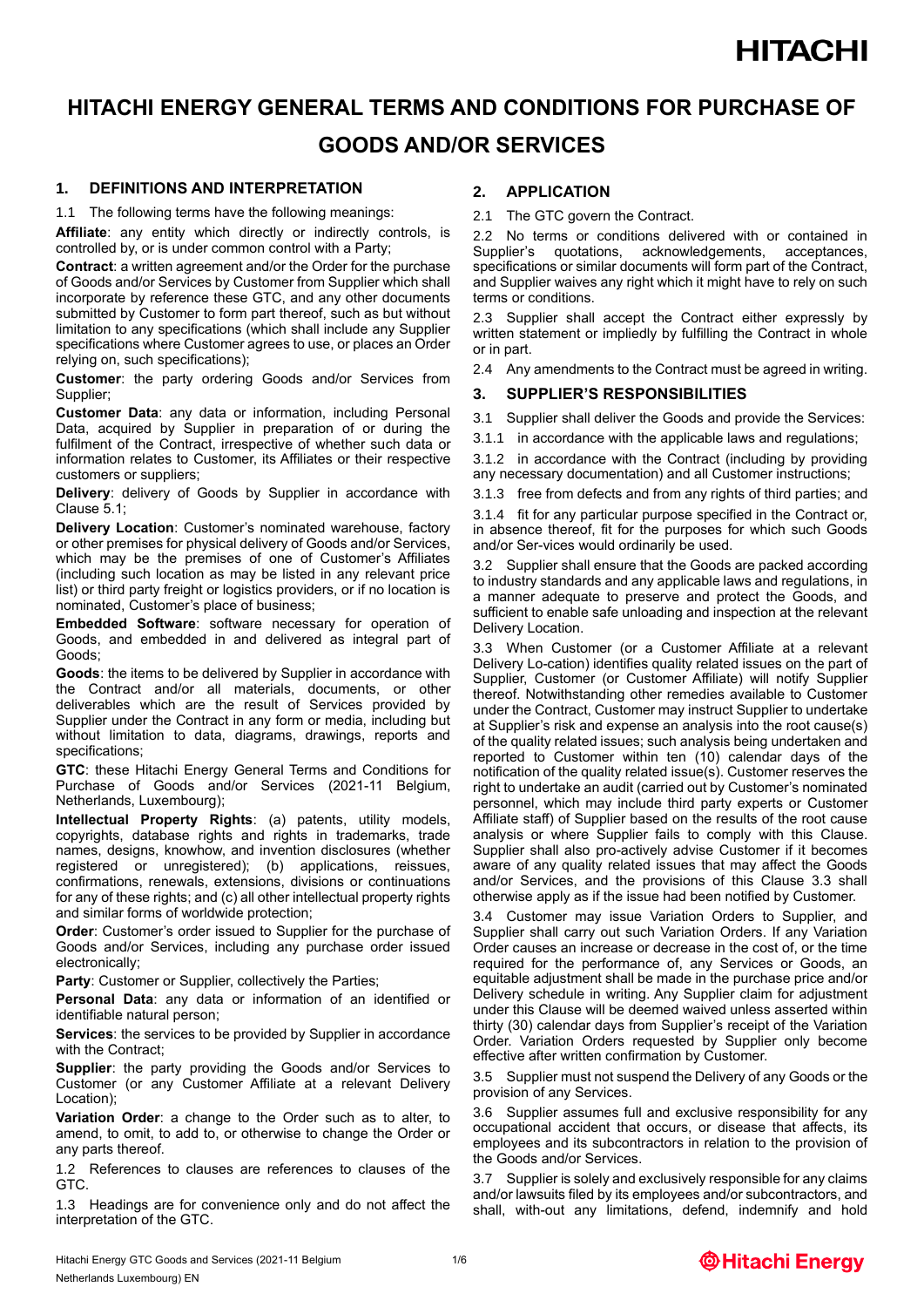Customer (and any relevant Customer Affiliate) harmless from and against any claim, proceeding, action, fine, loss, cost, damages and expenses arising out of or relating to any such claims and/or lawsuits, and any noncompliance with legislation, regulations, codes of practice, guidance and other requirements of any relevant government or governmental agency applicable to Supplier, its employees or subcontractors. Supplier undertakes to appear in court at its own cost if requested by Customer, acknowledging its status as sole and exclusive employer, and to provide Customer (and/or any relevant Customer Affiliate) with all requested documentation and information necessary to ensure proper legal defense of Customer or its Affiliates in court.

3.8 Customer is authorized to make, or procure the making of, any payments due to Supplier's employees and subcontractors providing Goods and/or Services under the Contract, in order to avoid lawsuits, liens or encumbrances. Such payments may be made through withholding Supplier's credits, offsetting or in any other way. Supplier shall provide any support requested by Customer with regard to such payments and indemnify and hold harmless Customer and its Affiliates for any payments made.

### **4. PAYMENT, INVOICING**

4.1 In consideration of the Goods delivered and/or the Services provided by Supplier in accordance with the Contract, Customer shall pay to Supplier the purchase price stated in the Contract provided the invoice fulfils the requirements defined by Customer. Payment shall be made in the country in which Supplier is registered, to a bank account in the name of Supplier. The price is inclusive of all fees and taxes (other than VAT or equivalent) and of all costs of manufacturing, processing, warehousing and packaging (including returning any returnable packaging) of any Goods.

4.2 Supplier shall submit invoices in an auditable form, complying with applicable laws, generally accepted accounting principles and the specific Customer requirements, containing the following minimum information: Supplier name, address and reference person including contact details; invoice date; invoice number; Order number and Supplier number; address of Customer; quantity; specification of Goods and/or Services; price (total amount invoiced); currency; tax or VAT amount; tax or VAT number; Authorized Economic Operator and/or Approved Exporter Authorization number and/or other customs identification number, if applicable; payment terms as agreed. Supplier shall state the Or-der number on all invoices (in particular but not limited to commercial, pro forma or customs invoices).

4.3 Invoices must be sent to the billing address specified in the Contract (or as otherwise agreed with Customer).

4.4 Customer shall pay the invoice in accordance with the payment terms agreed in the Contract.

4.5 Customer will reimburse expenses only at cost and to the extent agreed in writing.

4.6 Services charged on the basis of hourly rates require written confirmation of Supplier's time sheets by Customer. Supplier shall submit such time sheets to Customer for confirmation as may be instructed by Customer but latest together with any related invoice. Confirmation of time sheets cannot be construed as acknowledgement of any claims. Customer is not obliged to pay invoices based on time sheets which are not confirmed by Customer in writing.

4.7 Customer reserves the right to set off or withhold payment for Goods and/or Services not provided in accordance with the Contract.

4.8 If an invoice received by Customer is not paid by the due date, Supplier may give notice in writing that the amount is overdue. Thirty (30) days after receipt of notice, unless the payment is disputed in good faith by Customer, Supplier may charge interest at the rate of 3% above the 3-month LIBOR rate (for unsecured USD loans) on any unpaid and undisputed amount, from the date payment fell due (or such other date as may be agreed in writing between the Parties), until receipt of the amount owed. Supplier acknowledges and agrees that this Clause 4.8 provides Supplier with a substantial remedy in respect of any late payment of sums due under any Contract.

### **5. DELIVERY, PERFORMANCE OF SERVICES**

5.1 Unless agreed otherwise in the Contract, the Goods shall be delivered in accordance with INCOTERMS 2020 DAP, to the Delivery Location.

5.2 The Services shall be provided at the Delivery Location.

5.3 Supplier shall provide, no later than at the time of acceptance of the Contract, the following minimum information: number of packages and contents, the customs tariff numbers of the country of consignment, and the countries of origin for all Goods. For controlled Goods, the relevant national export control numbers must be indicated and, if the Goods and/or Services are subject to U.S. export regulations, the U.S. Export Control Classification Numbers (ECCN) or classification numbers of the International Traffic in Arms Regulations (ITAR) must be specified. Proofs of preferential origin as well as conformity declarations and marks of the country of consignment or destination are to be submitted without being requested; certificates of origin upon request.

5.4 The Goods shall be delivered, and Services shall be provided, during Customer's business hours (or those of the requested Delivery Location) unless otherwise requested by Customer.

5.5 Upon Delivery, Supplier (or its appointed carrier) shall provide Customer (or, if requested, any nominated Customer Affiliate at the Delivery Location) a delivery note and any other required export and import documents not mentioned in Clause 5.3. If Customer has approved partial delivery, such delivery note shall also include the outstanding balance.

5.6 Ownership of the Goods passes to Customer at Delivery. To the extent that the Goods contain Embedded Software, ownership of such Embedded Software will not pass to Customer, but Supplier shall grant, or  $-$  as applicable  $-$  shall procure that the third party owner grants, Customer and all users a worldwide, irrevocable, perpetual, transferable, non-exclusive, royalty-free right to use the Embedded Software as integral part of such Goods and/or for servicing either of them. For the avoidance of doubt, Supplier shall have no rights of retention of title, and Supplier will convey good title to the Goods, free of any liens or encumbrances (but transfer of title and ownership in the Goods to Customer shall not release Customer from its obligation to pay for those Goods, in accordance with the terms of the Contract).

### **6. ACCEPTANCE**

6.1 Delivery of Goods or provision of Services shall not be deemed to be acceptance of such Goods or Services by Customer. Customer (or its nominated Customer Affiliate at the Delivery Location) shall have reasonable time to inspect or test the Goods and/or Services and to report any defects to Supplier. If a defect in the Goods and/or Services was not reasonably detectable during the inspection, Customer (or its nominated Customer Affiliate at the Delivery Location) shall have reasonable time to provide notice of such defect after it has become apparent and/or to reject the Goods and/or Services.

6.2 The Parties may agree on a certain acceptance procedure, in which case acceptance will be subject to Customer's written acceptance statement (or that of Customer's nominated Affiliate). Supplier shall inform Customer (and any relevant Customer Affiliate) in writing within a reasonable time period in advance when the Goods and/or Services are ready for acceptance.

6.3 Customer may enforce any remedy defined in the Contract for any rejected Goods or Services.

### **7. DELAY**

Supplier will deliver Goods in accordance with any date or time, and at least in accordance with any lead times, specified in the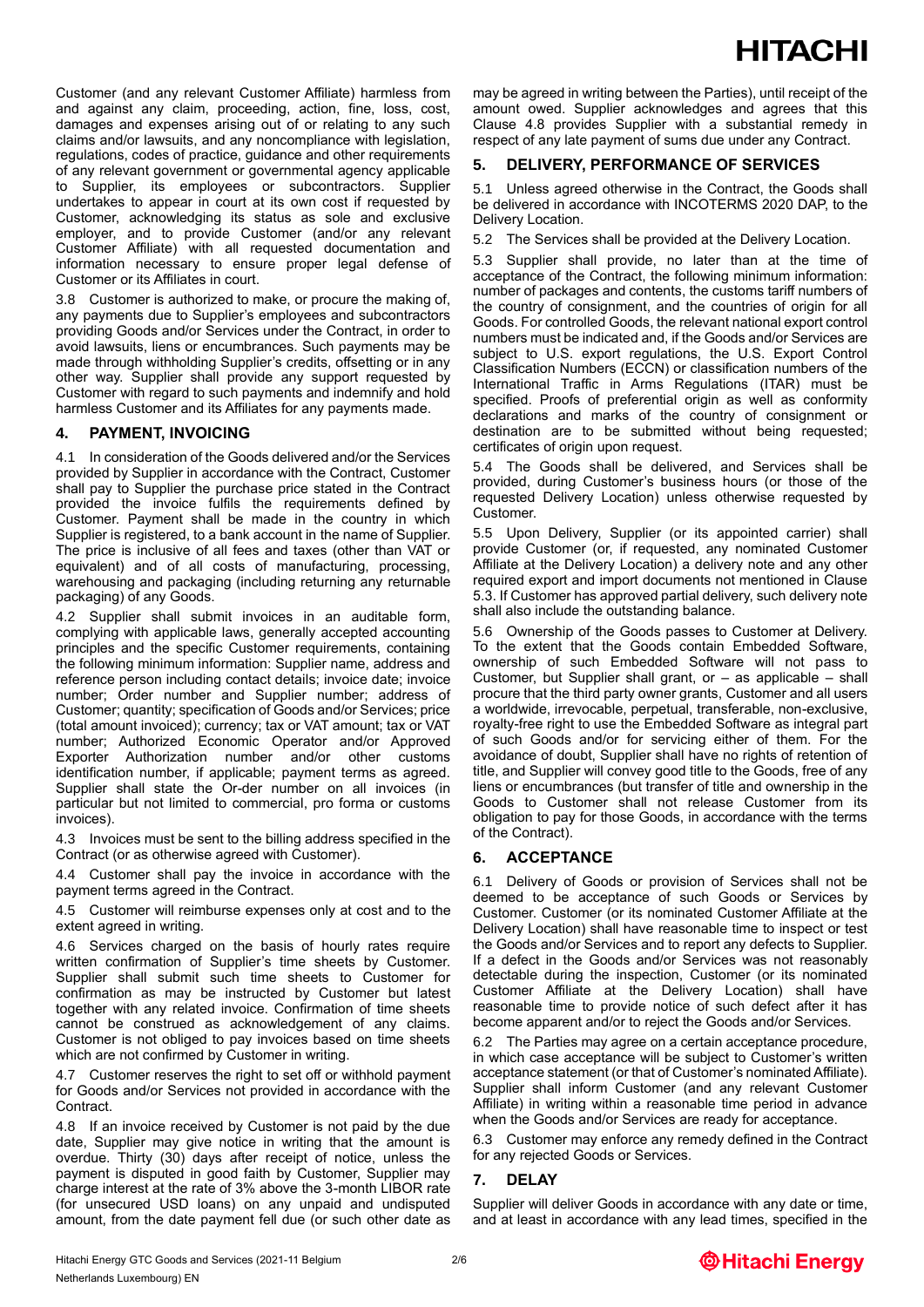Contract. If the Delivery of Goods or the provision of Services does not comply with the agreed date(s), Customer may:

7.1 terminate the Contract in whole or in part;

7.2 refuse any subsequent delivery of the Goods or provision of the Services;

7.3 recover from Supplier any expenses reasonably incurred by Customer (or any affected Customer Affiliate) in obtaining the Goods and/or Services in substitution from another supplier;

7.4 claim damages for any cost, loss, expenses and liquidated damages incurred by Customer (or by any affected Customer Affiliate) which are attributable to Supplier's delay;

7.5 claim liquidated damages as agreed in the Contract;

7.6 and it is agreed that Customer may select one or more such remedies, and recovering costs or damages under any of Clauses 7.3 to 7.5 shall not exclude Customer from recovering other costs or damages under the other parts of this Clause 7.

### **8. WARRANTY AND REMEDIES**

8.1 Supplier warrants that the Goods and/or Services comply with the Contract, including but without limitation to Supplier's responsibilities as defined in Clause 3.1.

8.2 Supplier warrants that the Goods are new and unused at the date of Delivery and remain free from defects during the warranty period.

8.3 The warranty period is twenty four (24) months from Delivery, or as otherwise set out in the Contract.

8.4 In case of breach of any warranty which is not remedied within forty-eight (48) hours from Customer's notification, or in case of any other breach of the Contract, Customer is entitled to enforce any or all of the following remedies at its discretion and at Supplier's expense:

8.4.1 to give Supplier an opportunity to carry out any additional work necessary to ensure that the Contract is fulfilled;

8.4.2 to require Supplier promptly to repair or replace the defective Goods and/or Services;

8.4.3 to carry out (or to instruct a third party to carry out) any additional work necessary to make the Goods and/or Services comply with the Contract;

8.4.4 to refuse any further Goods and/or Services;

to require Supplier to indemnify and hold harmless Customer (and any relevant Customer Affiliate) for such damages as may have been sustained by Customer (or any Customer Affiliate) as a result of Supplier's breach of the Contract;

8.4.5 to terminate the Contract, and in such event:

8.4.5.1 Customer has no obligation to compensate Supplier (including paying for the Goods and/or Services which have been rejected); and

8.4.5.2 at Customer's option, Supplier shall pay back to Customer any remuneration received from Customer for the Goods and/or Services and take back the Goods at Supplier's own cost and risk; and

8.4.5.3 Customer may source equivalent replacement goods and/or services from an alternative supplier (with any incremental costs incurred in doing so being for Supplier's account).

8.5 In case of a breach of any warranty, the entire warranty period shall be restarted for the defective Goods/Services from the date the remediation is completed to Customer's satisfaction.

8.6 The rights and remedies available to Customer under the Contract are cumulative and are not exclusive of any rights or remedies available at law or in equity.

### **9. INTELLECTUAL PROPERTY RIGHTS**

9.1 Subject to Clause 9.2, Supplier hereby grants Customer and its Affiliates, or undertakes to procure that Customer and its Affiliates are granted, a worldwide, irrevocable, transferable, sub-licensable, non-exclusive, royalty-free license to use the Intellectual Property Rights in the Goods, including Embedded Software, if any.

9.2 Supplier herewith assigns to Customer (or will assign to Customer's nominated Affiliate) full ownership rights in any Intellectual Property Rights in Goods resulting from the Services. Supplier further agrees, upon Customer's request and at its cost, to take all further steps necessary to perfect Customer's ownership (or that of its nominated Affiliate) to the Intellectual Property Rights.

9.3 Intellectual Property Rights in any Goods created by or licensed to Supplier prior or outside a Contract (Pre-Existing IPR) will remain vested in Supplier (or the third party owner). To the extent that Pre-Existing IPR are embedded in any Goods resulting from the Services, Supplier grants, or undertakes to procure that the third party owner grants, Customer and its Affiliates a worldwide, irrevocable, transferable, sub-licensable, non-exclusive, royalty-free license to use the Pre-Existing IPR as part of such Goods, including the right to improve, develop, market, distribute, sublicense or otherwise use such Pre-Existing IPR.

9.4 Supplier must specify in writing and prior to Delivery all open source software contained in or used by Embedded Software, if any, and request Customer's written approval. Supplier agrees to replace at its own cost any open source software components rejected by Customer with software of at least the same quality and functionality.

9.5 If any claim is made against Customer (or any Customer Affiliate) that the Goods and/or Services infringe a third party's Intellectual Property Rights, Supplier shall at its cost, but at Customer's discretion: (i) procure for Customer, Customer's Affiliates and Customer's clients, as the case may be, the right to continue using the Goods and/or Services; (ii) modify the Goods and/or Services so they cease to be infringing; or (iii) replace the Goods and/or Services with non-infringing equivalents. Otherwise, Customer is entitled to terminate the Contract and to reclaim all sums which it, or any Customer Affiliate, has paid to Supplier thereunder.

### **10. COMPLIANCE, INTEGRITY**

10.1 Supplier shall provide the Goods and/or Services in compliance with all relevant laws, regulations, and codes of practice.

10.2 Supplier and its subcontractors must comply with the Hitachi Energy List of Prohibited and Restricted Substances and report to Customer (and/or any Customer Affiliate operating at the relevant Delivery Location) the substances contained in the Goods. Supplier must also comply with the reporting and other requirements regarding Conflict Minerals made available under [www.hitachienergy.com/about-us/supplying](http://www.hitachienergy.com/about-us/supplying) **– Material Compliance** or otherwise and shall provide Customer (and any relevant Customer Affiliate) with documents, certificates and statements as requested. Any statement made by Supplier to Customer (whether directly or indirectly) with regard to materials used for or in connection with the Goods and/or Services will be deemed to be a representation under the Contract.

10.3 Supplier represents and warrants that it is and will remain fully compliant with all applicable trade and customs laws, regulations, instructions, and policies, including, but not limited to, satisfying all necessary clearance requirements, proofs of origin, export and import licenses and exemptions from, and making all proper filings with appropriate governmental bodies and/or disclosures relating to the provision of services, the release or transfer of goods, hardware, software and technology.

10.4 No material or equipment included in or used for the Goods and/or Services must originate from any company or country listed in any relevant embargo issued by the authority in the country where the Goods and/or Services will be used, or by an authority otherwise having influence over the equipment and material forming part of the Goods and/or Services. If any of the Goods and/or Services are or will be subject to export restrictions, it is Supplier's responsibility to promptly inform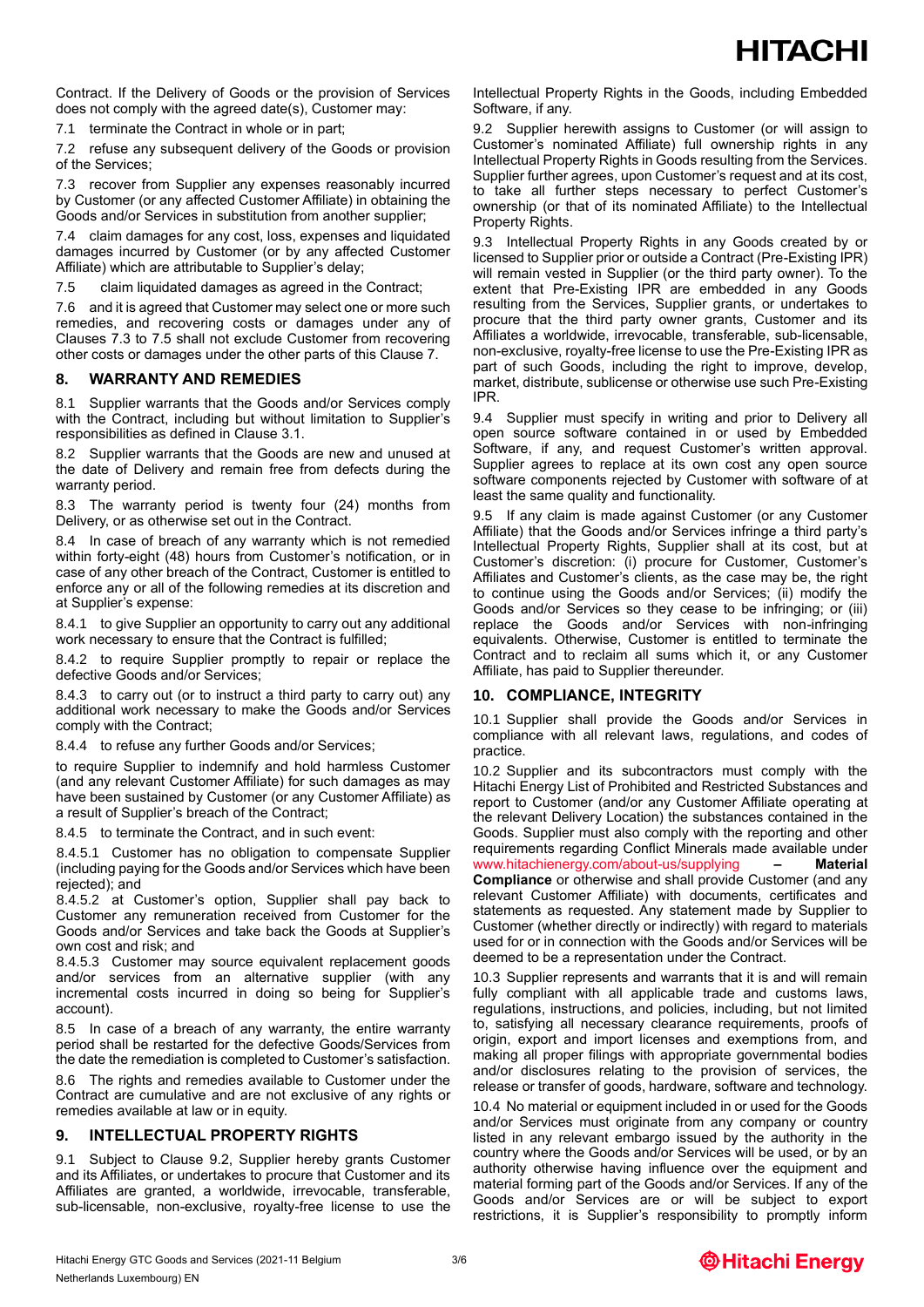# **HITACHI**

Customer (and any relevant Customer Affiliate) in writing of the particulars of such restrictions.

10.5 Each Party warrants that it will not, directly or indirectly, and that each has no knowledge that other persons will, directly or indirectly, make any payment, gift or other commitment to its customers, to government officials or to agents, directors and employees of each Party, or any other party, in a manner contrary to applicable laws (including but not limited to the U. S. Foreign Corrupt Practices Act, the UK Bribery Act 2010 and, where applicable, legislation enacted by member states and signatories implementing the OECD Convention Combating Bribery of Foreign Officials), and shall comply with all relevant laws, regulations, ordinances and rules regarding bribery and corruption. Nothing in the Contract will render either Party or any of its Affiliates liable to reimburse the other for any such consideration given or promised.

10.6 Supplier herewith acknowledges and confirms that Supplier has received a copy of Hitachi Energy's Code of Conduct and Hitachi Energy's Supplier Code of Conduct or has been provided information on how to access both Hitachi Energy Codes of Conduct online under [www.hitachienergy.com/integrity.](http://www.hitachienergy.com/integrity) Supplier agrees to perform its contractual obligations in accordance with both Hitachi Energy Codes of Conduct.

10.7 Hitachi Energy has established reporting channels where Supplier and its employees may report suspected violations of applicable laws, policies or standards of conduct (Web portal: [www.hitachienergy.com/integrity](http://www.hitachienergy.com/integrity) **– Reporting Channels**; contact details specified on this Web portal), and Supplier shall ensure that such reporting channels are used to report any suspected violations.

10.8 Any violation of an obligation contained in this Clause 10 is a material breach of the Contract and entitles the other Party to terminate the Contract with immediate effect and without prejudice to any further rights or remedies available thereunder or at law. Notwithstanding anything to the contrary in the Contract, Supplier shall, without any limitations, indemnify and hold harmless Customer (and any affected Customer Affiliate) for all liabilities, damages, cost or expenses incurred as a result of any such violation and/or termination of the Contract, or arising from export restrictions concealed by Supplier.

### **11. CONFIDENTIALITY, DATA SECURITY, DATA PROTECTION**

11.1 Supplier shall keep in strict confidence all Customer Data and any other information concerning Customer's or its Affiliates' business, their products and/or their technologies which Supplier obtains in connection with the Goods and/or Services to be provided (whether before or after acceptance of the Contract). Supplier shall restrict disclosure of such confidential material to such of its employees, agents or subcontractors or other third parties as need to know the same for the purpose of the provision of the Goods and/or Services to Customer. Supplier shall ensure that such employees, agents, subcontractors or other third parties are subject to and comply with the same obligations of confidentiality as applicable to Supplier and will be liable for any unauthorized disclosures.

11.2 Supplier shall apply appropriate safeguards, adequate to the type of Customer Data to be protected, against the unauthorized access or disclosure of Customer Data and protect such Customer Data in accordance with the generally accepted standards of protection in the related industry, or in the same manner and to the same degree that it protects its own confidential and proprietary information – whichever standard is higher. Supplier may disclose confidential information to Permitted Additional Recipients (which means Supplier's authorized representatives, including auditors, legal counsel, consultants and advisors) provided always that: (i) such information is disclosed on a strict need-to-know basis; and (ii) such Permitted Additional Recipients sign with Supplier a confidentiality agreement with terms substantially similar hereto or, where applicable, are required to comply with codes of professional conduct ensuring confidentiality of such information.

Supplier shall comply with, and ensure that the Permitted Additional Recipients comply with, any security procedure, policy or standard provided to Supplier by Customer or any of its Affiliates from time to time, and in particular with the Hitachi Energy Cyber Security Requirements for Suppliers as made available under [www.hitachienergy.com/about-us/supplying](http://www.hitachienergy.com/about-us/supplying) **– Supplier Cyber Security** or as otherwise set out in the Contract.

11.3 Supplier must not: (i) use Customer Data for any other purposes than for providing the Goods and/or Services; or (ii) reproduce the Customer Data in whole or in part in any form except as may be required by the Contract; or (iii) disclose Customer Data to any third party, except to Permitted Additional Recipients or with the prior written consent of Customer.

11.4 Supplier shall install and update at its own cost adequate virus protection software and operating system security patches for all computers and software utilized in connection with providing the Goods and/or Services.

11.5 Supplier shall inform Customer (and any affected Customer Affiliate) without delay about suspicion of breaches of data security or other serious incidents or irregularities regarding any Customer Data.

11.6 Supplier agrees that Customer (and any affected Customer Affiliate) may provide any information received from Supplier to other Affiliates of Customer and to third parties.

11.7 Protection of Personal Data

11.7.1 If Customer discloses Personal Data to Supplier, Supplier shall comply with all applicable data protection laws and regulations.

11.7.2 Supplier shall apply appropriate physical, technical and organizational measures to ensure a level of security of Personal Data appropriate to the respective risk and the ability to ensure the ongoing confidentiality, integrity, availability and resilience of processing systems and services.

11.7.3 Supplier agrees that it will not withhold or delay its consent to any changes to this Clause 11 which in Customer's or its Affiliates' reasonable opinion are required to be made in order to comply with applicable data protection laws and regulations and/or with guidelines and advice from any competent supervisory authority, and agrees to implement any such changes at no additional cost to Customer.

11.7.4 Supplier acknowledges that the processing of Personal Data in accordance with the Contract may require the conclusion of additional data processing or data protection agreements with Customer or its Affiliates. To the extent such additional agreements are not initially concluded as part of the Contract, Supplier, its relevant Affiliates or subcontractors shall upon Customer's request promptly enter into any such agreement(s), as designated by Customer and as required by mandatory law or a competent data protection or other competent authority.

### **12. LIABILITY AND INDEMNITY**

12.1 Without prejudice to applicable mandatory law, Supplier shall, without any limitations, indemnify and hold harmless Customer, and any affected Customer Affiliate, for all liabilities, damages, cost, losses or expenses incurred by Customer (or such Customer Affiliate) as a result of Supplier's breach of the Contract. Supplier shall, without any limitations, indemnify and hold harmless Customer and each relevant Customer Affiliate for any claim made by a third party against Customer (or such Customer Affiliate) in connection with the Goods and/or Services, including but without limitation to claims that such Goods and/or Services infringe a third party's Intellectual Property Rights. Upon Customer's request Supplier shall defend Customer (or any relevant Customer Affiliate) against any third party claims.

12.2 Supplier is responsible for the control and management of all of its employees, suppliers and/or subcontractors, and it is responsible for their acts or omissions as if they were the acts or omissions of Supplier.

12.3 Supplier shall maintain in force, and upon request provide evidence of, adequate liability insurance and statutory worker's

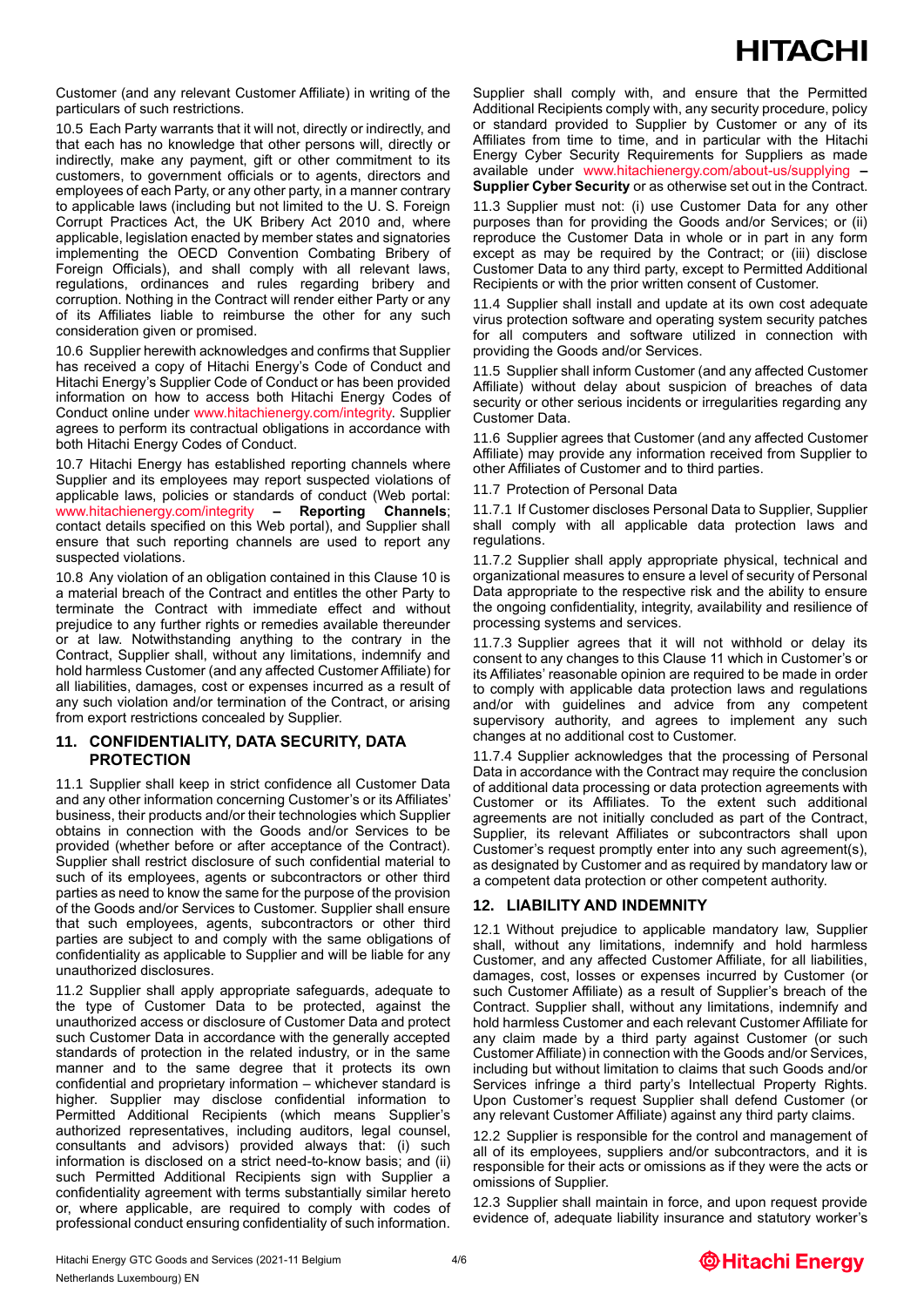# **HITACHI**

compensation/employer's liability insurance with reputable and financially sound insurers, which however will not relieve Supplier from any liability towards Customer (or any Customer Affiliate). The insured amount cannot be considered as limitation of liability.

12.4 Customer reserves the right to set off any claims under a Contract against any amounts owed to Supplier.

### **13. TERMINATION**

13.1 Customer may terminate the Contract for convenience in whole or in part by giving Supplier thirty (30) calendar days written notice. In such event Customer shall pay to Supplier the value of the delivered but unpaid Goods and/or Services (provided that such Goods and/or Services otherwise comply with the Contract) and proven direct costs reasonably incurred by Supplier for undelivered Goods and/or Services, however in no event more than the price for the Goods and/or Services agreed under the Contract. No further compensation will be due to Supplier.

13.2 In the event of Supplier's breach of the Contract, Customer is entitled to terminate the Contract in accordance with Clause 8.4.

13.3 Customer may terminate the Contract with immediate effect by notice in writing in the event that: (i) an interim order is applied for or made, or a voluntary arrangement approved, or a petition for a bankruptcy order is presented or a bankruptcy order is made against Supplier; or (ii) any circumstances arise which entitle the court or a creditor to appoint a receiver or administrator or to make a winding-up order; or (iii) other similar action is taken against or by Supplier by reason of its insolvency or in consequence of debt; or (iv) there is a change of control of Supplier.

13.4 Upon termination Supplier shall immediately and at Supplier's expense return to Customer (or Customer's Affiliate) all Customer or Customer Affiliate property (including any Customer Data, documentation, and transfer of Intellectual Property Rights) then under Supplier's control and provide Customer (or its nominated Affiliate) with the complete documentation about the Goods and/or Services.

### **14. FORCE MAJEURE**

14.1 Neither Party (nor any Customer Affiliate receiving the Goods and/or Services) will be liable for any delay or failure to perform its obligations under a Contract if the delay or failure results from an event of Force Majeure. Force Majeure means an event that was not foreseeable by the affected Party (or Customer Affiliate) at the time of execution of the Contract, is unavoidable and outside the reasonable control of the affected Party (or Customer Affiliate), provided that it cannot overcome such event despite all reasonable efforts, and that it provides notice to the other Party (and, in the case of Supplier being affected, to any relevant Customer Affiliate) within five (5) calendar days from occurrence of the Force Majeure event.

14.2 If a Force Majeure event exceeds thirty (30) calendar days, either Party may terminate the Contract forthwith by written notice without liability. Each Party shall use reasonable efforts to minimize the effects of the Force Majeure event.

### **15. ASSIGNMENT AND SUBCONTRACTING**

15.1 Supplier may neither assign, nor novate, transfer, encumber or subcontract the Contract, nor any parts thereof (including any monetary receivables from Customer) without prior written approval of Customer.

15.2 Customer may assign, novate, transfer, subcontract or deal in any other manner with the Contract, in whole or in part, at any time, and on more than one occasion thereof to its Affiliates, or to any successor-in-interest or title which acquires that part of Customer's group of companies' business to which the relevant Contract relates (and such transferee may do the same).

### **16. NOTICES**

Any notice must be given duly signed by registered mail, courier, fax or by e-mail to the address of the relevant Party as stated in the Contract and/or to such other address as such Party may have notified in writing (including Customer Affiliates operating at relevant Delivery Locations). E-mail and fax require written confirmation of the receiving Party. Supplier's reply, correspondence, information or documentation related to the Contract must be provided in the language used in the Contract.

### **17. WAIVERS**

Failure to enforce or exercise any term of the Contract does not constitute a waiver of such term and does not affect the right later to enforce such or any other term therein contained.

### **18. GOVERNING LAW AND DISPUTE SETTLEMENT**

18.1 The Contract is governed by the laws of the country (and/or the state, as applicable) where Customer is registered, however under exclusion of its conflict of law rules and the United Nations Convention on International Sale of Goods.

18.2 If Customer and Supplier are registered in the same country, any dispute arising in connection with the Contract which cannot be settled amicably shall be submitted for resolution to the jurisdiction of the competent courts at Customer's place of registration.

18.3 If Customer and Supplier are registered in different countries, any dispute arising in connection with the Contract which cannot be settled amicably shall be finally settled under the Rules of Arbitration of the International Chamber of Commerce by one arbitrator appointed in accordance therewith. Place of arbitration shall be Customer's place of registration. The language of the proceedings and of the award shall be English.

### **19. SEVERABILITY**

The invalidity or unenforceability of any term of the Contract will not adversely affect the validity or enforceability of the remaining terms. The Contract will be given effect as if the invalid or unenforceable term had been replaced by a term with a similar economic effect.

### **20. SURVIVAL**

20.1 Provisions of the Contract which either are expressed to survive its termination or from their nature or context it is contemplated that they are to survive such termination will remain in full force and effect notwithstanding such termination.

20.2 The obligations set forth in Clauses 8 (Warranty and Remedies), 9 (Intellectual Property Rights), 11 (Confidentiality, Data Security, Data Protection) and 12 (Liability and Indemnity) exist for an indefinite period of time and survive expiration or termination of the Contract for any reason.

### **21. ENTIRETY**

21.1 The Contract (incorporating these GTC), and any documents incorporated into an Order or other agreement (including by reference) constitute the entire agreement between the Parties and replaces any prior agreement between them with regard to its subject.

21.2 In the event of any inconsistency between documents comprising the Contract, the following order of precedence shall apply:

21.2.1 any Contract established by the Customer (to the extent that specific deviations from the GTC, are explicitly identified in that Contract); then

21.2.2 these GTC;

and, for the avoidance of doubt, any terms and conditions set out, or referenced, in any other document shall not apply, nor form part of any Contract.

### **22. RELATIONSHIP OF PARTIES**

22.1 The relationship of the Parties is that of independent parties dealing at arm's length and nothing in the Contract may be